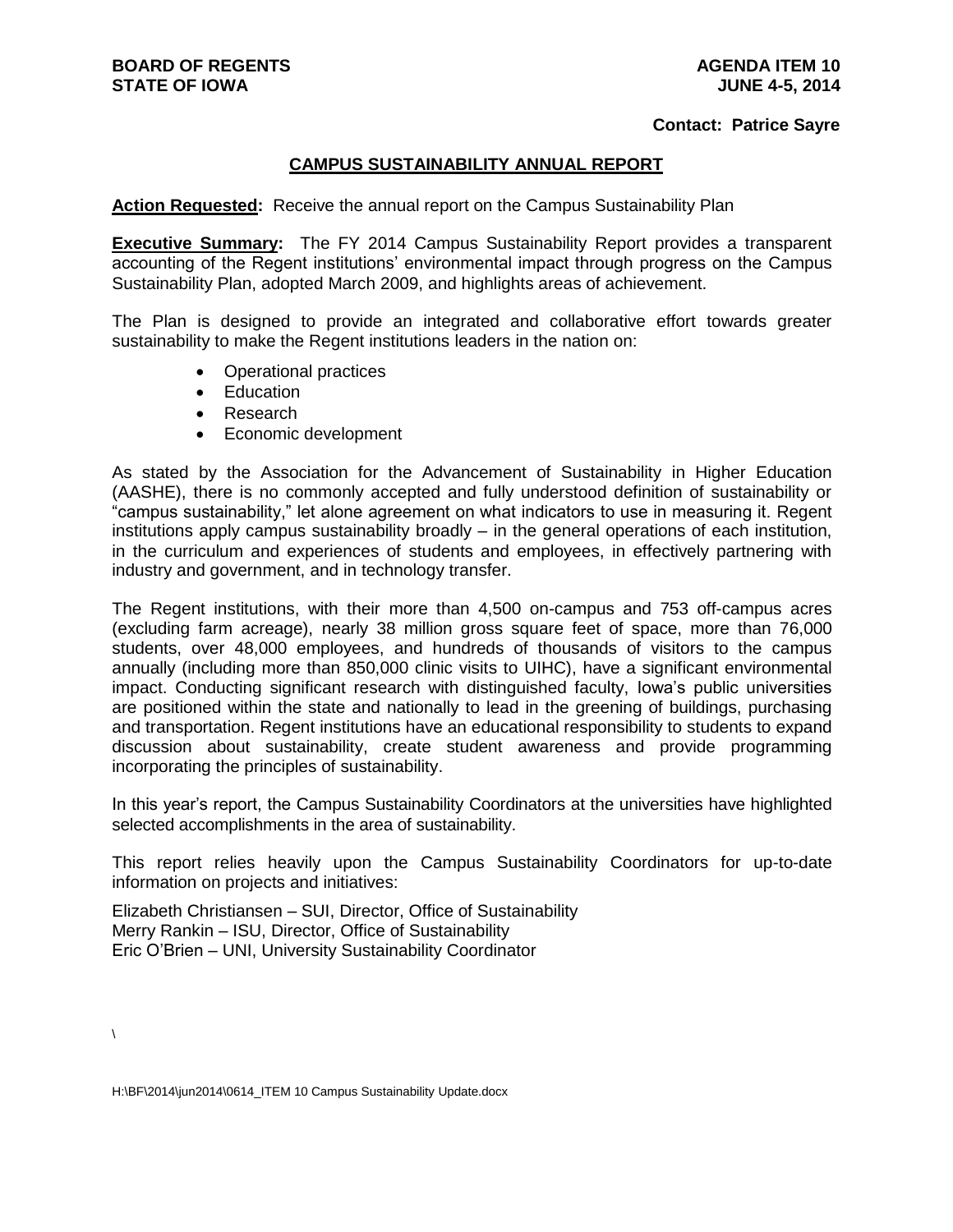## **2014 Sustainability Report**

Since the 2009 Iowa Board of Regents Sustainability Initiative was adopted, the three state universities have all established robust campus sustainability programs.

This report highlights a few of the recent accomplishments of many faculty, staff, and students at Iowa's state universities whose drive and passion for a more sustainable world have resulted in improved practices and innovative solutions. Because so many sustainability-related activities are now being undertaken on these campuses, this report includes only selected and current efforts in each area.

The three major areas of reporting – education and research; operations; and planning, administration and engagement – reflect the format of **The Sustainability Tracking, Assessment & Rating** [System \(STARS\).](https://stars.aashe.org/) STARS is a transparent, self-reporting framework for colleges and universities to measure their sustainability performance, administered by the Association for the Advancement of Sustainability in Higher Education (AASHE). STARS was developed by institutions of higher education and designed to be a standard for reporting on sustainability progress.



Each of the state universities have completed a STARS report (the University of Northern Iowa has actually completed versions 1.0 and 1.2) and all received a GOLD Rating, establishing the schools as institutional leaders in sustainability. Only eighteen percent of all 370 participating colleges and universities have achieved a GOLD Rating.

Each state university currently has a lead staff person heading and coordinating each respective university's sustainability efforts, along with an advisory committee comprised of faculty, staff, and student representation. The responsibilities of sustainability staff reach across the campus and often out into the community, sharing progress in building a green campus and seeking opportunities for collaborative partnerships. A major part of their duties includes guiding and mentoring students as either volunteers or interns. All staffers are active members of AASHE and participate in continuing education through that organization. In addition, all universities participate in other sustainability-related professional organizations such as APPA: Leadership in Educational Facilities and the United States Green Building Council.

While each school has developed a unique sustainability program that reflects that campus' culture and responds to the particular needs of the school, there are similar efforts undertaken among the universities. For instance, each school has curricula that include sustainabilityrelated learning outcomes. Similarly, sustainability-related research takes place at and among the universities. Student gardens, student environmental organizations, and sustainability events and speakers are common (and often shared) among the three state universities. Each school offers opportunities for students to get involved with "greening" the campus. Each spring, student groups organize events such as campus clean-ups, energy competitions, recycling and waste audits, and clothing donations around Earth Day. Throughout the year, students undertake class studies and projects, many of which have resulted in real change. Examples include the establishment of composting programs in dining services that divert thousands of pounds of food waste from landfilling and the installation of water bottle filling stations across campuses, avoiding the generation of hundreds of thousands of waste plastic bottles.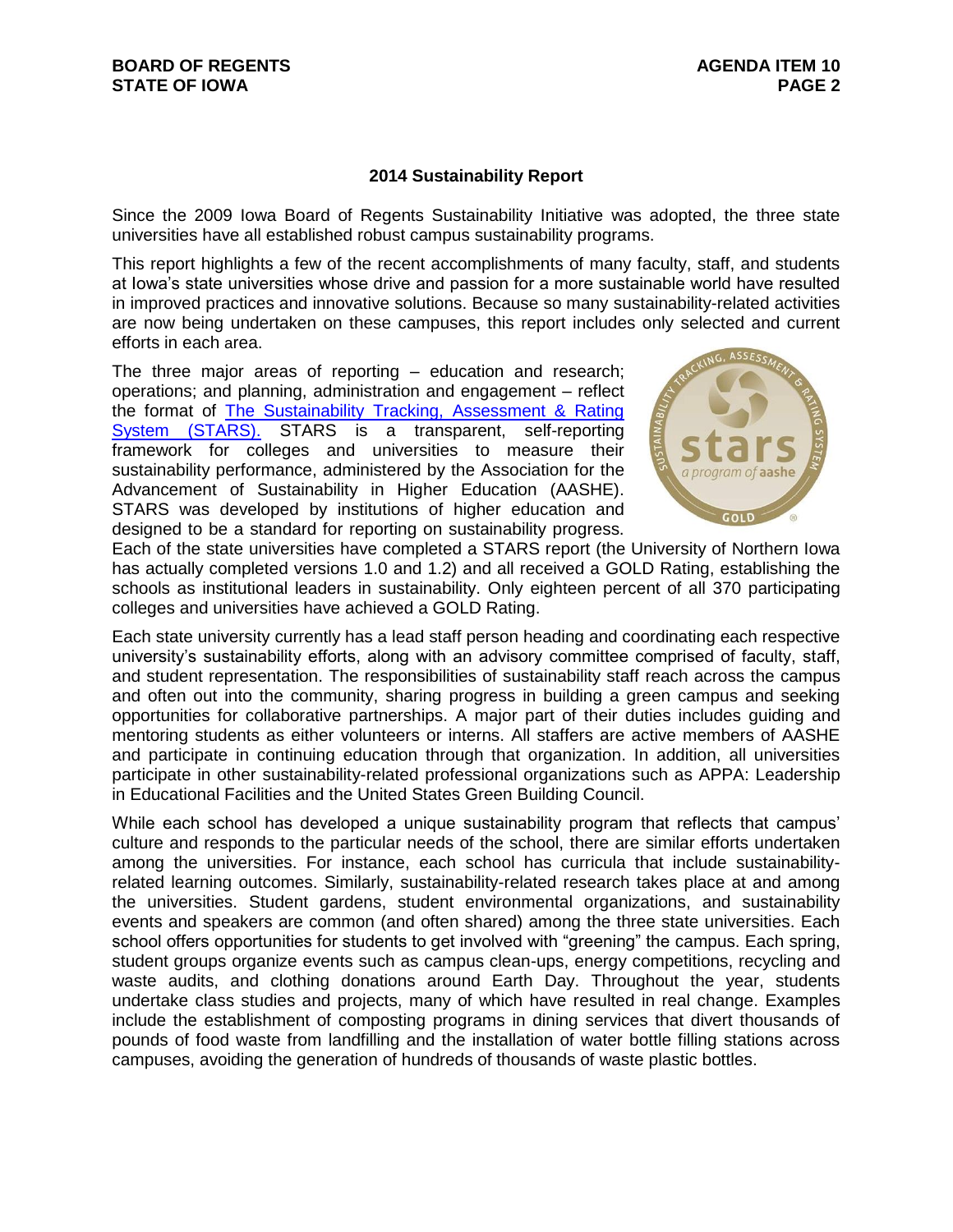School administrators have also incorporated sustainability into major, long-range planning documents. Schools are also finding that sustainability is an ever-increasingly important mechanism for campus outreach to Iowa's citizens and communities. Sustainability is driving various operational areas such as energy conservation and green building design. Best practices in all areas are shared through regular communication among the universities' sustainability and facilities staff.

Active collaboration already occurs among researchers and faculty in many cutting-edge, sustainability-related areas. University of Iowa, Iowa State University and University of Northern Iowa partnered to develop Iowa's Experimental Program to Stimulate Competitive Research (EPSCoR), aimed at building research capacity and increasing competitiveness for the State of Iowa through investments in infrastructure and human capital. EPSCoR provides support for key research areas at Iowa's Regents Institutions while establishing partnerships with the state's community colleges, private colleges, school districts, government agencies and industries. The ultimate goal is to stimulate lasting research infrastructure improvements for the State of Iowa.

After five years, each of Iowa's state universities has a vital and thriving campus sustainability program that engages thousands of students, faculty, and staff each year. Collectively, our state universities are becoming known for some of the most innovative work and research undertaken in sustainability in the nation, in large part due to the programs, projects, and initiatives detailed below.

Campus sustainability program websites:

University of Northern Iowa - <http://www.uni.edu/sustainability> Iowa State University - <http://www.livegreen.iastate.edu/> University of Iowa - <http://sustainability.uiowa.edu/>

# **EDUCATION AND RESEACH**

A primary function of colleges and universities is to educate students. By training and educating future leaders, scholars, workers, and professionals, higher education institutions are uniquely positioned to prepare students to understand and address sustainability challenges. This STARS category recognizes institutions that have formal education programs and courses, as well as sustainability learning experiences outside the formal curriculum.

Sustainability is a driving force in both classrooms and research laboratories at all three state universities. As noted in the institutions' latest STARS reports, 164 academic departments teach courses focused on or related to sustainability. Additionally, eighty-three percent of graduates go through academic programs requiring sustainability learning outcomes. Within the research arena, it can be noted that 114 departments have faculty engaged in sustainability-related research. With so much sustainability education and research taking place, it is not hard to figure out why Iowa's state universities have such a powerful and growing reputation for being environmentally friendly and sustainable.

## **University of Northern Iowa**

Sustainability scholarship on the part of faculty continues to grow through interdisciplinary collaboration. There are numerous contributions, too many to discuss in this report. Contributions from faculty are diverse and are highlighted by an invited presentation featuring William Stigliani, Catherine Zeman and Gowri Betrabet-Gulwadi. Their presentation *"*Sustainability and Community Engagement: Fostering Faculty Skills for a Sustainable Future*"* at the American Democracy Project's 2014 national meeting. Additionally,

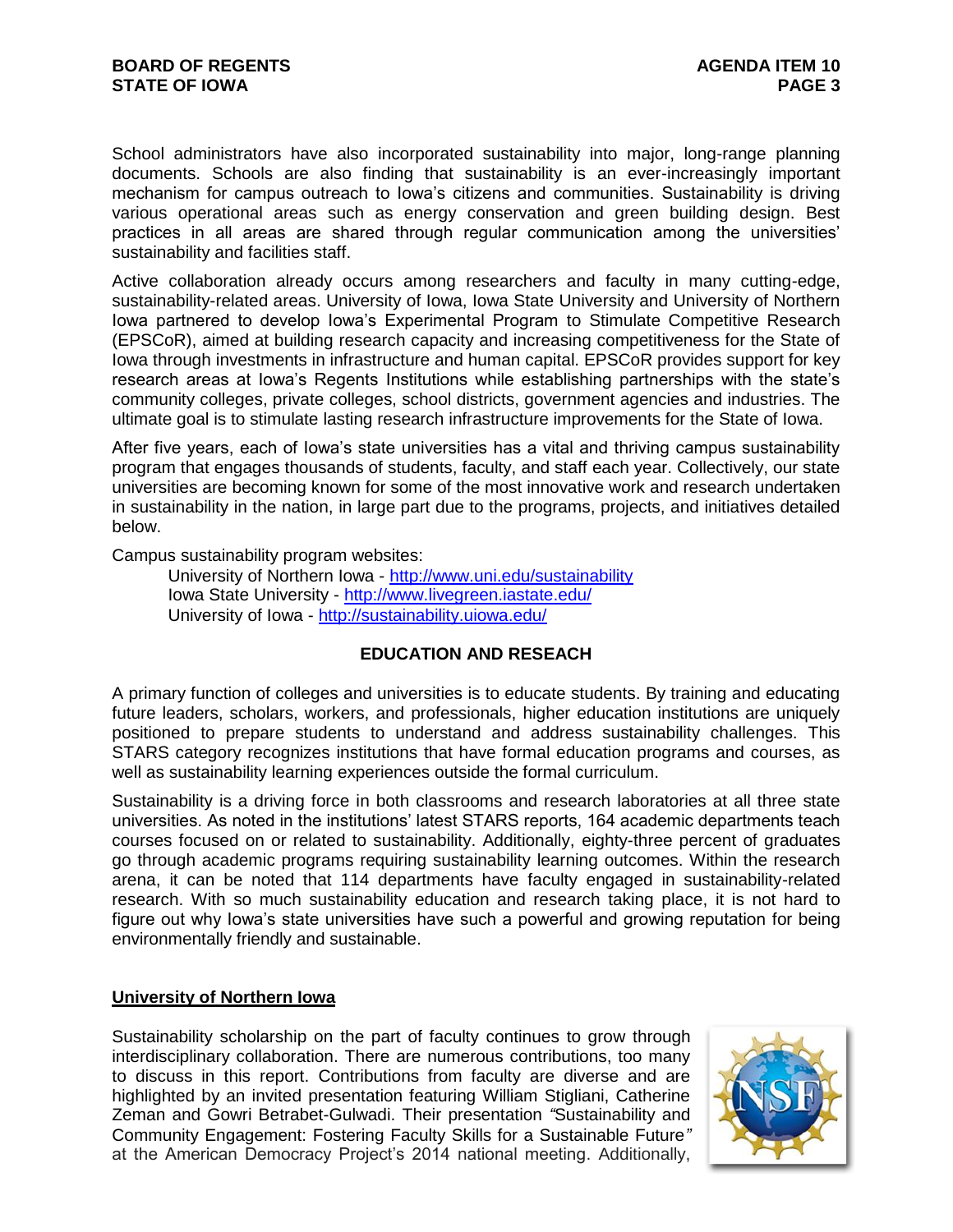Catherine Zeman's presentation "Development, Structure and Impact of a Ten Year Outreach and Study Abroad Program in Sustainability and Environmental Health Disparities in Romania at the 2nd World Symposium on Sustainable Development" will be presented in Manchester, United Kingdom, in September 2014. In addition, faculty across campus continue to integrate sustainability into their teaching, research, and community engagement activities.

The National Science Foundation awarded a grant of \$749,875 to the University of Northern Iowa for support of the project entitled "Arctic-FROST: Arctic FRontiers Of SusTainability: Resources, Societies, Environments and Development in the Changing North" under the direction of Dr. Andrey Petrov, Assistant Professor in the Department of Geography. Arctic-



FROST is based at the Arctic Social and Environmental Systems Research (ARCSES) Laboratory, which is housed in the College of Social and Behavioral Sciences. Through this effort, UNI will serve as the national focal center of sustainability science research in the Arctic for at least the next five years. Arctic-FROST builds an international interdisciplinary collaborative network that teams together environmental and social scientists with local educators and community members from all circumpolar countries. The effort is designed to enable

and mobilize research on sustainable Arctic development, specifically aimed at improving the health, human development, and well-being of Arctic communities, while conserving ecosystem structures, functions, and resources under changing climate conditions. This project is the first circumpolar initiative of this kind and magnitude based in the United States after the International Polar Year (2007-08). The purpose of the project is to contribute to the conceptual, applied, and educational aspects of sustainability science concerning the Arctic and beyond.

UNI has a history of Arctic research, attracting NSF, NASA, and other research funds to study Arctic environments and societies. Dr. Petrov, his colleagues, and his students have made and continue to make contributions to understanding social and climate change in the Arctic by conducting field work in the region and by presenting and publishing research at international and national levels. UNI researchers have been involved in important circumpolar initiatives such as the International Polar Year, Arctic Human Development Report (Arctic Council), International Caribou Research Network (CARMA), Arctic Social Indicators (Arctic Council), Resources and Sustainable Development in the Arctic, Creative Arctic, and others. A large effort at UNI is devoted to studying the implications of climate change for both wildfires in the Arctic tundra and for caribou migration. This new funding will expand the opportunities for UNI



faculty and students to interact and engage in research with the community of Arctic scholars while simultaneously raising the profile of UNI as a center of Arctic sustainability science and research in the United States and beyond.

UNI will work closely with collaborators from University of Alaska, Fairbanks, University of Maryland, and Colgate University to fulfill the project's objectives.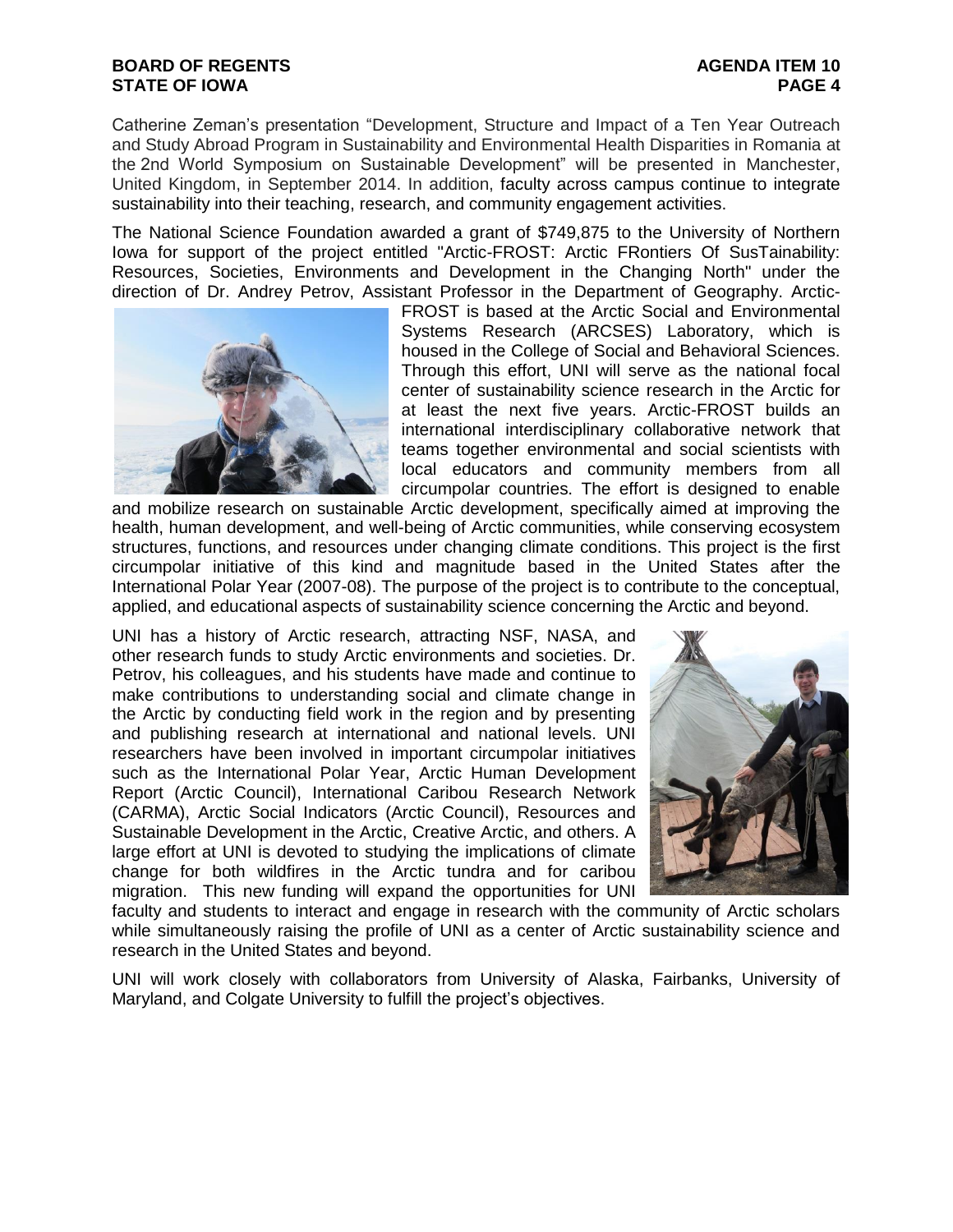## **University of Iowa**

Making the transition from high school to college can be challenging. Starting Fall 2013, all new University of Iowa students living on campus participated one of thirty unique [Living/Learning Communities](http://fye.uiowa.edu/admitted-now-what/living-learning-communities) (LLCs).

Living/Learning Communities bring together students who share a common interest and offer opportunities for team



building, mutual support, and integration between the campus living experience and coursework.

[Research](http://www.lc.uconn.edu/about/Living_Learning_Programs.pdf) shows students who get involved in LLCs are more likely to:

- -Stay in college
- -Earn a higher GPA
- -Make connections to faculty and staff members that can aid in future careers
- -Form lasting friendships
- -Gain valuable experience and preparation to be a student leader on campus
- -Give back to the local and global community through service projects
- -Experience and report a greater degree of satisfaction with their overall college experience

Two sustainability-focused LLC's were offered this year: the Green Adventure LLC and the Kitchen Table LLC. The Green Adventures LLC participated in an exciting new event this year,



[The Amazing Sustainability Race.](http://www.dailyiowan.com/2013/09/03/Metro/34398.html) In a fun, team-based competition, students cleared weeds in the Student Garden, paddled on the Iowa River, set up tents, bicycled, and sorted recyclables.

Later in the year, both the Green Adventures and Kitchen Garden LLC participants viewed a screening of the movie *Food Fight* and dined on a meal of local foods. Following the meal, the group discussed the importance of local foods and how local food systems support a healthy economy and healthy lifestyle.

#### **Iowa State University**

Providing students with unique and relevant experiences that not only add to their academic excellence, but also instills a connection and dedication to making a difference in the world as resilient global citizens is an important focus at Iowa State University. During the 2013-2014 academic year, students in the Business, Engineering and Liberal Arts and Sciences Colleges provided consulting assistance to the City of Ames on projects designed to help ensure a sustainable future for the community.

In collaboration with City of Ames departments of Electric Services, Information Technology, Parks and Recreation, Public Relations, Public Works, and Water and Pollution Control, as well as the City Manager's Office, students completed thorough research and data gathering for the completion of various projects. These projects were aimed at increasing and enhancing education, awareness, and engagement in the city's Smart 150 Challenge. This challenge celebrates the city's sesquicentennial by encouraging city businesses to make additional commitments to sustainability and EcoSmart programs, with specific focus on the city's comprehensive strategy to reduce energy consumption and decrease its carbon footprint.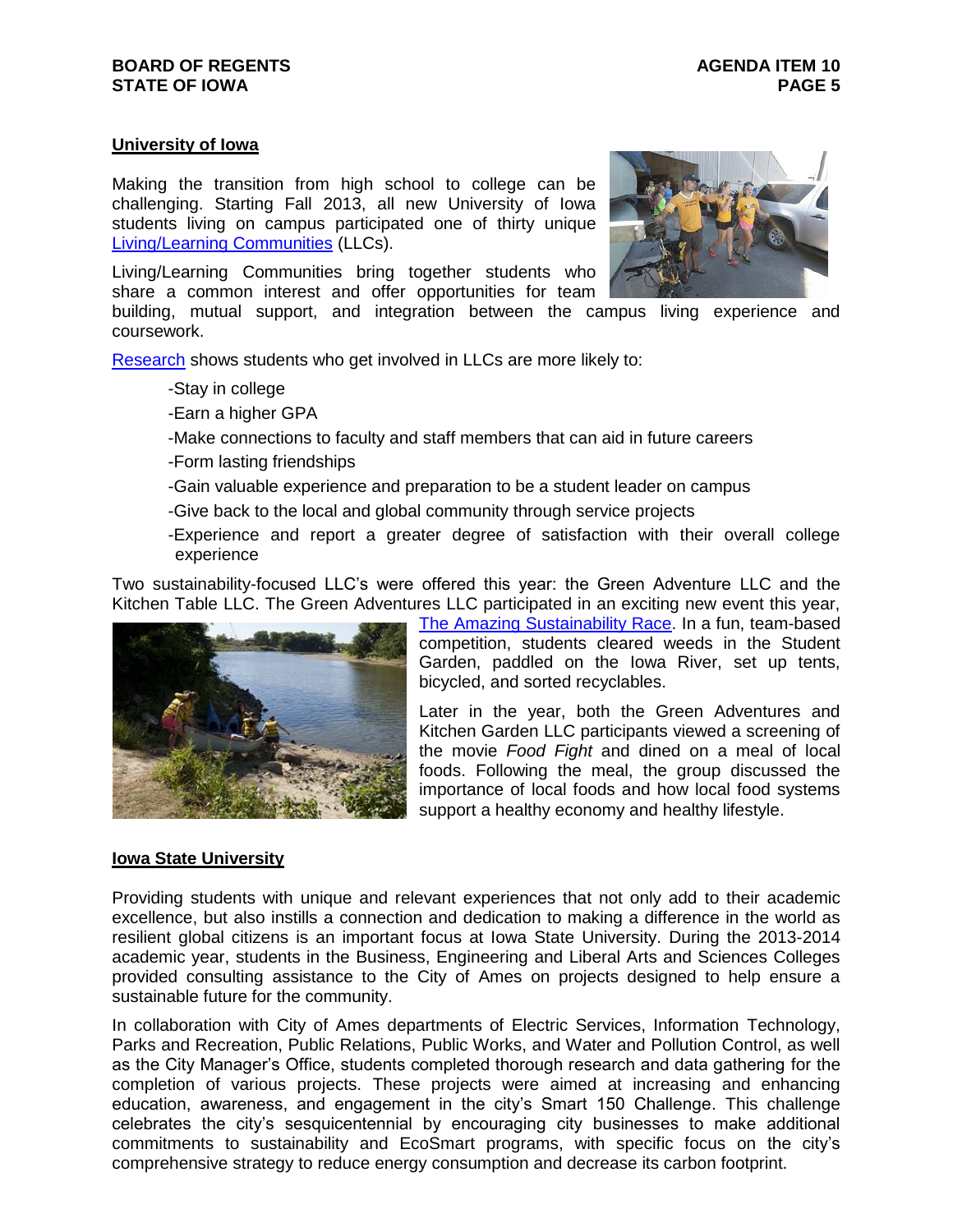College of Business management students served as project consultants for the city, focusing specifically on the effectiveness of and opportunities for enhancing education, marketing, and



engagement resources and processes related to the five [EcoSmart](http://www.cityofames.org/index.aspx?page=990) program areas: (Smart) Energy, Ride, Trash, Water, and Watershed, with specific focus given to program website content and end-user navigability. As well as being important components to the City's commitment to sustainability, these programs also offer resources to support the **Smart 150** [Challenge,](http://www.cityofames.org/index.aspx?page=1781) specifically targeting businesses. As a part of a semester-long course, students engaged city and university officials, businesses, and residents through discussions,

surveys, and focus groups aimed at providing program directors with comprehensive proposals.

Senior software engineering and design students from the College of Engineering and the College of Liberal Arts and Sciences served as software design and programming consultants

specifically focused on an action item of the city's Sustainability [Plan for Electrical Consumption Reduction a](http://www.cityofames.org/modules/showdocument.aspx?documentid=5054)nd in support of [Smart Energy,](http://www.cityofames.org/index.aspx?page=990) a program aimed at more fully engaging residents in electrical conservation and efficiency. As part of a twosemester project, students are working with energy officials and organizations to create an online interactive tool that offers Ames Electric Services customers a comprehensive and comparative look at their personal electrical consumption (and overarching



impact on community sustainability goals) and connects customers to opportunities to reduce their "electric footprint". At the completion of their first semester, students presented the City with a prototype design which will be beta tested with residential focus groups and finalized during their second semester, Fall 2014.

#### **CAMPUS OPERATIONS**

This STARS category encompasses everything that goes into the daily operation of a campus. It includes quantitative data reporting in the areas of Building Operations, Climate, Dining Services, Energy, Grounds, Purchasing, Transportation, Waste, and Water Usage. This overarching category notes that institutions can design, build, and maintain a campus in ways that provide a safe and healthy environment for the campus community. It recognizes the outstanding efforts to maintain a more sustainable campus environment.

Sustainability in campus operations is often the most visible commitment that institutions can make. This commitment is easily noted in a number of ways in all three campuses. For example, in the last two years it is becoming much easier to carry refillable water bottles and coffee mugs. Each week a combined 28,086 refills are noted from water bottle refill stations across the three campuses. Additionally, 124,470 coffee mug refills were noted from the three campuses during 2013. When it comes to managing the campus and its grounds, a staggering 3,246 acres are maintained through an integrated pest management strategy. This results in a reduced need for chemical treatments on campus grounds. Universities are also huge generators of waste. Annually, over 6,650 tons of waste is diverted from the landfill via recycling and reuse programs; in 2013, over 22,200 tons of construction and demolition waste was diverted. These waste reduction efforts are just some examples of campus sustainability operations across the three state universities.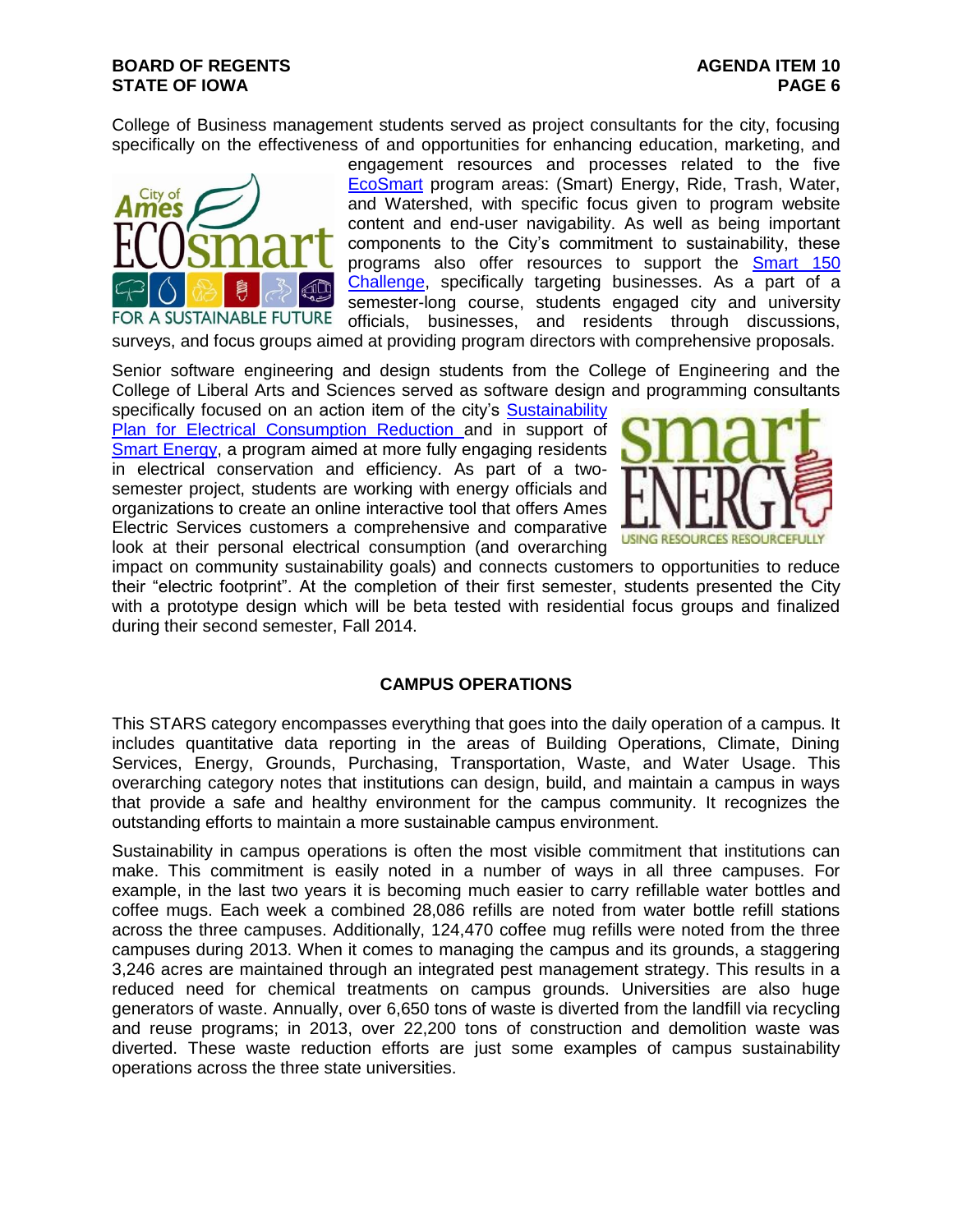## **University of Iowa**

[RecycleMania](http://sustainability.uiowa.edu/topics/recycle/recyclemania/) is a friendly competition and benchmarking tool for college and university recycling programs that promotes waste reduction activities. Over an 8-week period each spring, colleges and universities across the United States and Canada report the amount of recycling and trash collected each week and are subsequently ranked in various categories based on who recycles the most on a *per capita* basis. Institutions are also ranked by which schools have the best recycling rate as a



percentage of total waste and which schools generate the least amount of combined trash and recycling. With each week's updated rankings, participating colleges and universities follow their performances against other institutions and use the results to rally their campuses to reduce and recycle more.

At the University of Iowa, eight weeks of activities were planned around the RecycleMania



competition so that faculty, staff, and students could become more engaged in campus recycling and waste reduction efforts. The activities started with the [Knowledge is Power Quiz,](https://docs.google.com/forms/d/1F5uig84M2vxkc6XHlRWT_MzKOivzBVjLnnbQR9LPAyQ/viewform) designed to empower participants with the knowledge to recycle and help the UI win RecycleMania. Other activities highlighted the ["how to's"](https://www.youtube.com/watch?v=YrpQBcS91X0) of recycling. [Recycle Like a Hawk](https://www.youtube.com/watch?v=L-hu7di83zE) was another [fun week-long event.](https://www.youtube.com/watch?v=L-hu7di83zE)

The University of Iowa's second year of competition in Recyclemania earned a second place finish among Big Ten schools:

#### 2014 RecycleMania Big Ten rankings

| School                    | Rank           | <b>Recycling Rate</b> |
|---------------------------|----------------|-----------------------|
| <b>Purdue University</b>  | 1              | 39.44                 |
| University of Iowa        | $\overline{2}$ | 34.99                 |
| Michigan State University | 3              | 31.29                 |
| University of Wisconsin   | 4              | 30.19                 |
| University of Michigan    | 5              | 29.12                 |
| Northwestern University   | 6              | 27.78                 |
| University of Nebraska    | 7              | 26.27                 |
| Indiana University        | 8              | 16.14                 |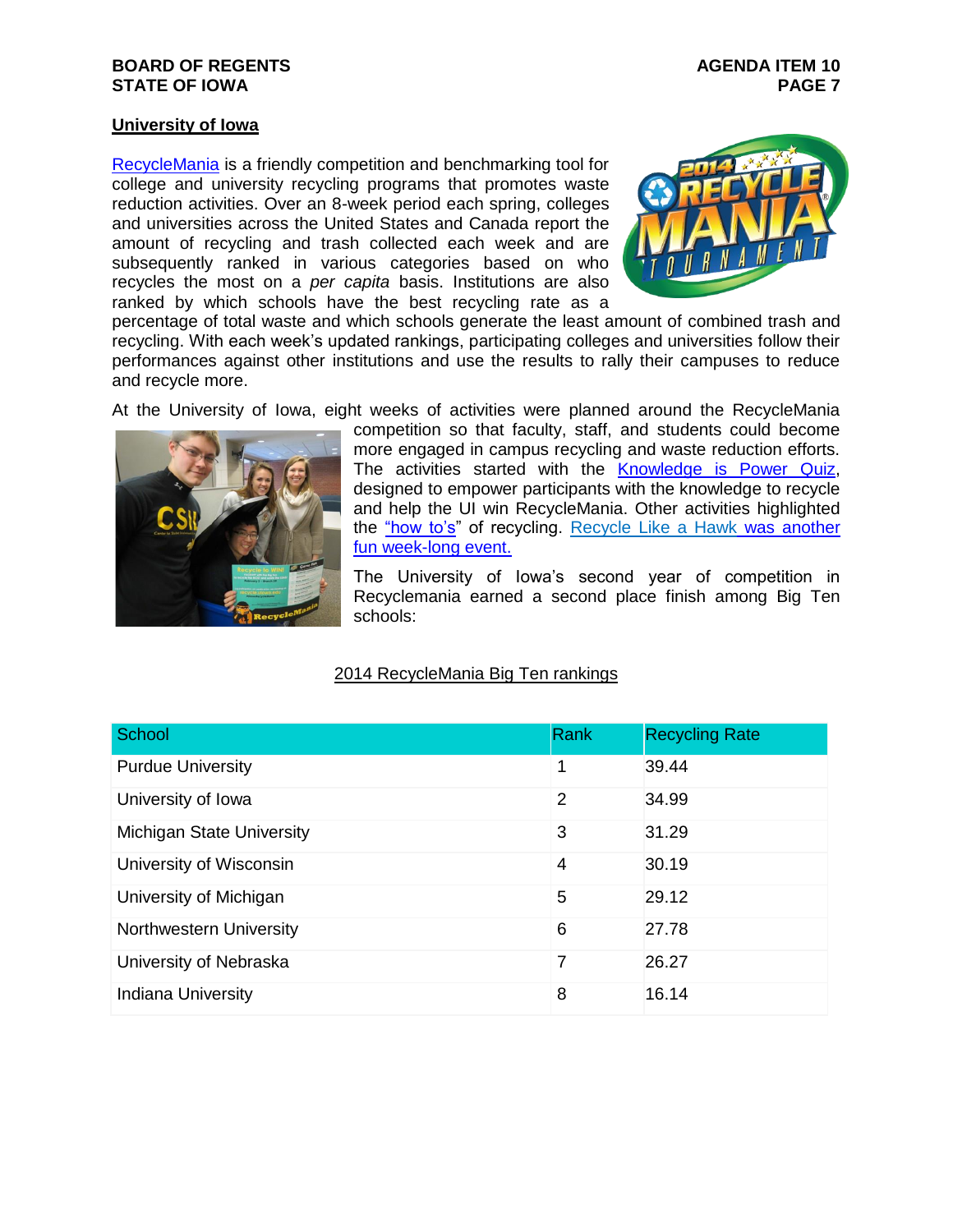#### **Iowa State University**

[Stormwater management](http://www.ehs.iastate.edu/environmental/stormwater) at Iowa State University is addressed on an ongoing basis through a variety of processes, practices, and partners. In 2013, specific focus was given toward increasing the level of student, faculty and staff involvement in activities that directly and indirectly supported greater awareness of and engagement in water quality. In 2013, activities included active participation from students, faculty, and staff in the planning and design of capital projects, water sampling, and cleanup projects.

*Capital Projects -* With the addition of six student apartment buildings in [Frederiksen Court a](http://www.inside.iastate.edu/index.php/article/2013/08/29/parking)nd the accompanying parking needs, Facilities Planning and Management staff and a Landscape Architecture Studio class capitalized on an opportunity to integrate storm water management solutions (primarily focused around soil erosion and stormwater retention, as well as flooding concerns) into the project in the form of a former horse pasture that promotes infiltration into the aquifer and provides a green space for stormwater retention and filtration system before surface water enters a nearby creek.

In addition to its green roof, Facilities Planning and Management also found an opportunity to incorporate a state-of-the art stormwater management system beneath the brick pavers around the newly constructed [Troxel Hall.](http://www.iowastatedaily.com/news/article_00a74b34-0085-11e3-814e-0019bb2963f4.html) The underground Silva Cells system, the first to be implemented in Iowa, provides room for tree roots to grow, filtration and absorption of storm water, and prevents soil compaction. Through collective efforts on all 2013 permitted construction sites, Environmental Health and Safety staff calculated soil loss savings of fifty-six tons of soil saved from erosion processes.



*Water Sampling -* Through collaboration with Environmental Health and Safety, the Wetlands Research Lab, the Iowa Department of Natural Resources IOWATER program, and students



enrolled in a [two-semester sequence of courses](http://www.news.iastate.edu/news/2014/02/19/watertesting2014) for the Science of the Environment and Sustainable Systems [Learning Community,](http://www.lc.iastate.edu/) an overarching and dynamic perspective of the quality of water passing through campus is being achieved. Through this opportunity, students are taking samples, completing testing, and monitoring the health of several streams that pass through campus. As well as offering early career students with instruction and practical experience, a sense of how science can shape public policy is also provided.

*Clean-up Projects -* Engagement from the campus and Ames communities in clean-up efforts that not only beautify the landscape, but benefit water quality has a vibrant past. Efforts include land quality (Stash the Trash and [Adopt](http://www.fpm.iastate.edu/kisb/adopt_campus.asp)  [Campus\)](http://www.fpm.iastate.edu/kisb/adopt_campus.asp) as well as water quality-focused initiatives (including the [Skunk](http://www.biology.iastate.edu/SRN/SRN.html)  [River Navy](http://www.biology.iastate.edu/SRN/SRN.html) and [College Creek Clean-up\)](http://www.inside.iastate.edu/article/2013/07/11/creek). These activities engage thousands of students, faculty, staff, and community residents, resulting in several tons of trash being removed from the ISU campus on an annual basis. The newest addition to these efforts is the adoption of Lake LaVerne by the newly formed student organization [Greeks Go Green](http://www.iowastatedaily.com/news/article_30c0a284-32c6-11e3-9cc4-001a4bcf887a.html) that organizes and completes clean-up events around the lake once a semester.

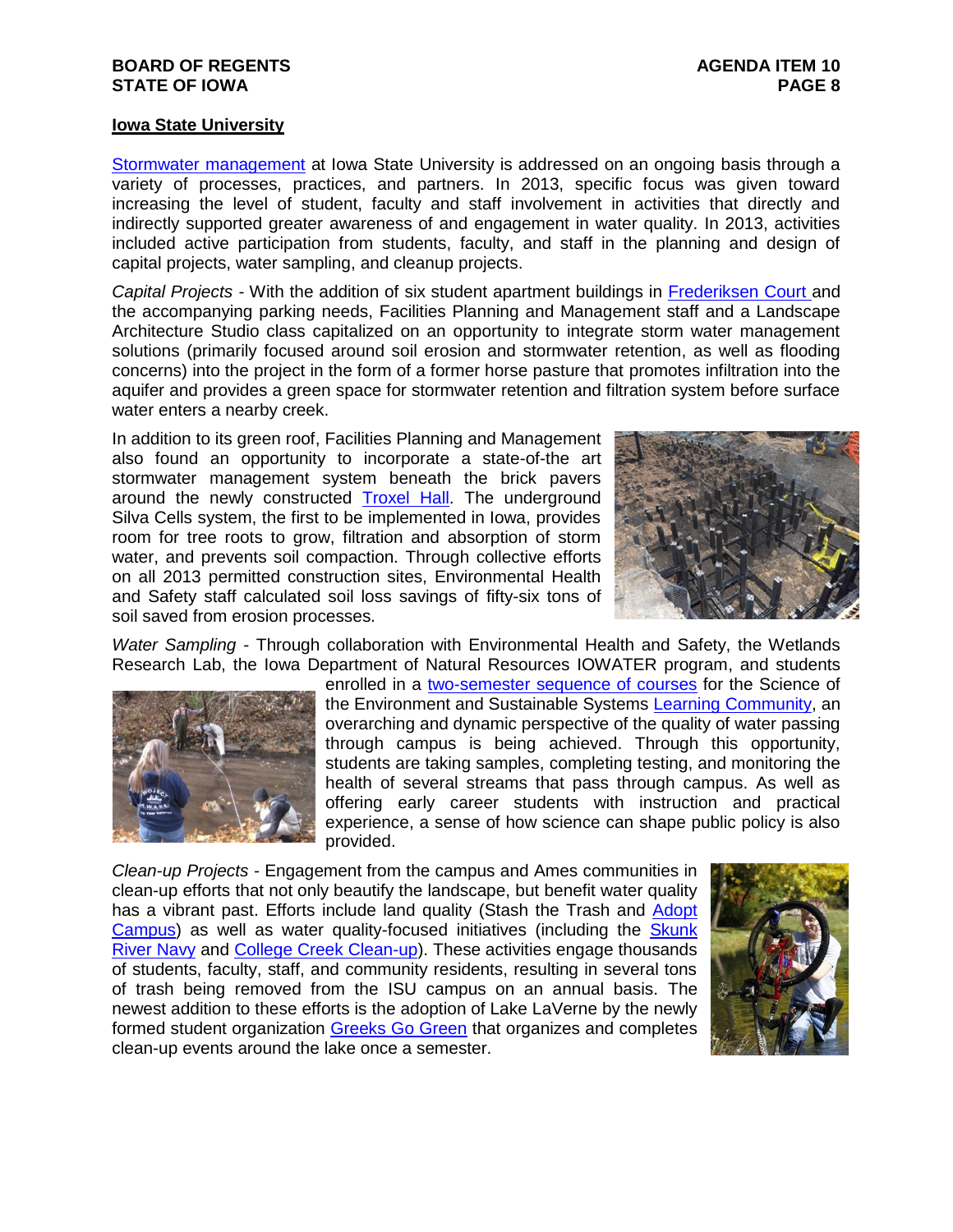#### **BOARD OF REGENTS AGENUM AGENUM AGENUM AGENUM STATE OF IOWA PAGE 9**

#### **University of Northern Iowa**

*Baker-Bartlett Project* – The University of Northern Iowa continues to focus its capital project attention on maintaining and improving existing historic facilities. The Bartlett-Baker project consisted of the renovation of Bartlett Hall from a residence facility into an academic space. The newly renovated space, opened in January 2014, is now home to the former occupants of Baker Hall, which was subsequently demolished in March 2014.





Renovating Bartlett Hall into faculty offices, seminar rooms, and laboratories preserved a historically significant building on the campus. While the building no longer provides a housing environment for students, the Department of Residence was able to absorb Bartlett Hall's occupant load through the LEED Silver-certified Panther Village complex. The renovation of Bartlett Hall and the demolition of Baker Hall will allow the university to decrease overall building space square footage and the associated costs for utilities and operations, including \$99,000 in annual energy costs. In addition, Bartlett Hall's renovation allowed for the utilization of existing space that was previously wasted. For example, a previously unused attic was converted into functional office space, resulting in much more efficient energy usage throughout the building. The project will also avoid \$6.5 million in expenditures for deferred maintenance for Baker Hall while also addressing more than \$2.9 million in deferred maintenance for Bartlett Hall.

The Bartlett Hall LEED Design and Construction process included LEED credits in areas of:

- Sustainable Sites
- Water Efficiency
- Energy and Atmosphere
- Materials and Resources
- Indoor Environmental Quality
- Innovative Design Process
- Regional Priority Credit

#### **PLANNING, ADMINISTRATION, AND ENGAGEMENT**

This STARS category encompasses a wide variety of planning, engagement, and outreach areas. It includes quantitative and qualitative data reporting in the areas of Coordination and Planning, Diversity and Affordability, Human Resources, Investment, and Public Engagement. This overarching category notes that institutions of higher learning can make significant contributions to sustainability throughout society by sharing their experiences and expertise with others. Sharing best practices and lessons learned can help other institutions, communities, and individuals realize efficiencies that they otherwise may not have considered.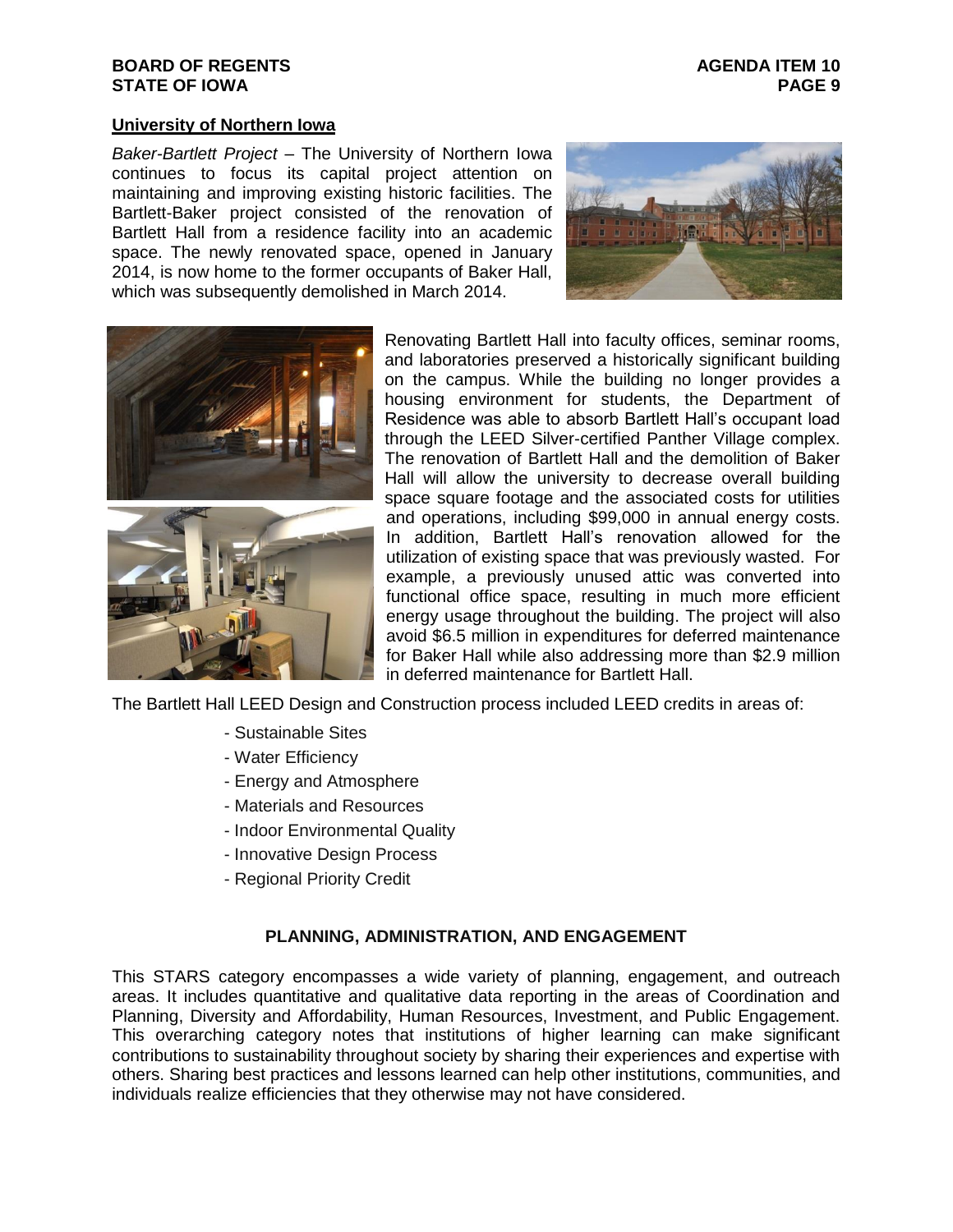One area measured in STARS that all three instructions excel in is the area of community service. During the one year reporting period, nearly 22,000 students participated in community service at the three Universities. Those students volunteered a staggering 739,000 hours to projects ranging from work in local schools to environmental cleanups. This culture of volunteerism and civic mindedness is just one example of what makes Iowa's state universities thriving sustainable communities.

## **Iowa State University**

[The Community Design Lab \(CDL\)](http://research.design.iastate.edu/communitydesignlab/) is a partnership between the Iowa State University College of Design and Iowa State University Extension and Outreach. CDL engages Iowa State

students, staff, and faculty with communities and organizations to address design issues of health and wellness, agricultural urbanism, energy, sustainable community design, and the built environment. In 2013, CDL worked with an array of communities including Cedar Rapids, Centerville, Clarinda, Des Moines, Maquoketa, and Waukon. Through these projects, CDL partnered with numerous stakeholders including city boards, elected officials, non-profit organizations, economic development coordinators, and community residents and resulted in a number of impactful and empowering accomplishments.



Projects in Cedar Rapids began with the floods of 2008 and have since expanded to numerous other projects in the TimeCheck neighborhood. The initiation of the Cedar

Rapids partnership was through the multi-disciplinary [Bridge Studio](http://www.design.iastate.edu/ResearchOutreach/bridgestudio.php) that began looking at the neighborhood in terms of post-disaster relief and catalyzed into a project working with sustainable housing (with focus on vacant lots) and an urban farm project with a non-profit organization, Matthew 25. These efforts were recognized with a Merit Award for Community Service in 2013.

In Des Moines, CDL worked on a commercial corridor in a low-income, urban neighborhood that



was in need of enhanced connectivity for walking, biking, and public transit in order to re-establish its historic position in the heart of the neighborhood. Working towards this purpose, the CDL worked with community stakeholders to design the streetscape with bike lanes, equitable access to public transportation, and stormwater infrastructure. At an additional site in Des Moines, CDL partnered with two schools, Hiatt and Carver, to visualize expansion ideas for school gardens and to link the gardens to existing community projects

and organizations. These gardens are just one of three communities incorporated in a grant that CDL received from the Leopold Center for a research project on Agricultural Urbanism in 2014.

CDL's outreach to Maquoketa brought resilient design concepts to a rural community that lost an iconic building to a fire, thus rendering their main street barren and in need of a new public image. From this loss came the opportunity for collaboration related to inclusive design around the vacant lot, eventually resulting in a streetscape scheme to influence community health. Plans are underway to transform the existing downtown into a well-connected place that provides for economic growth within an environment designed to draw people downtown.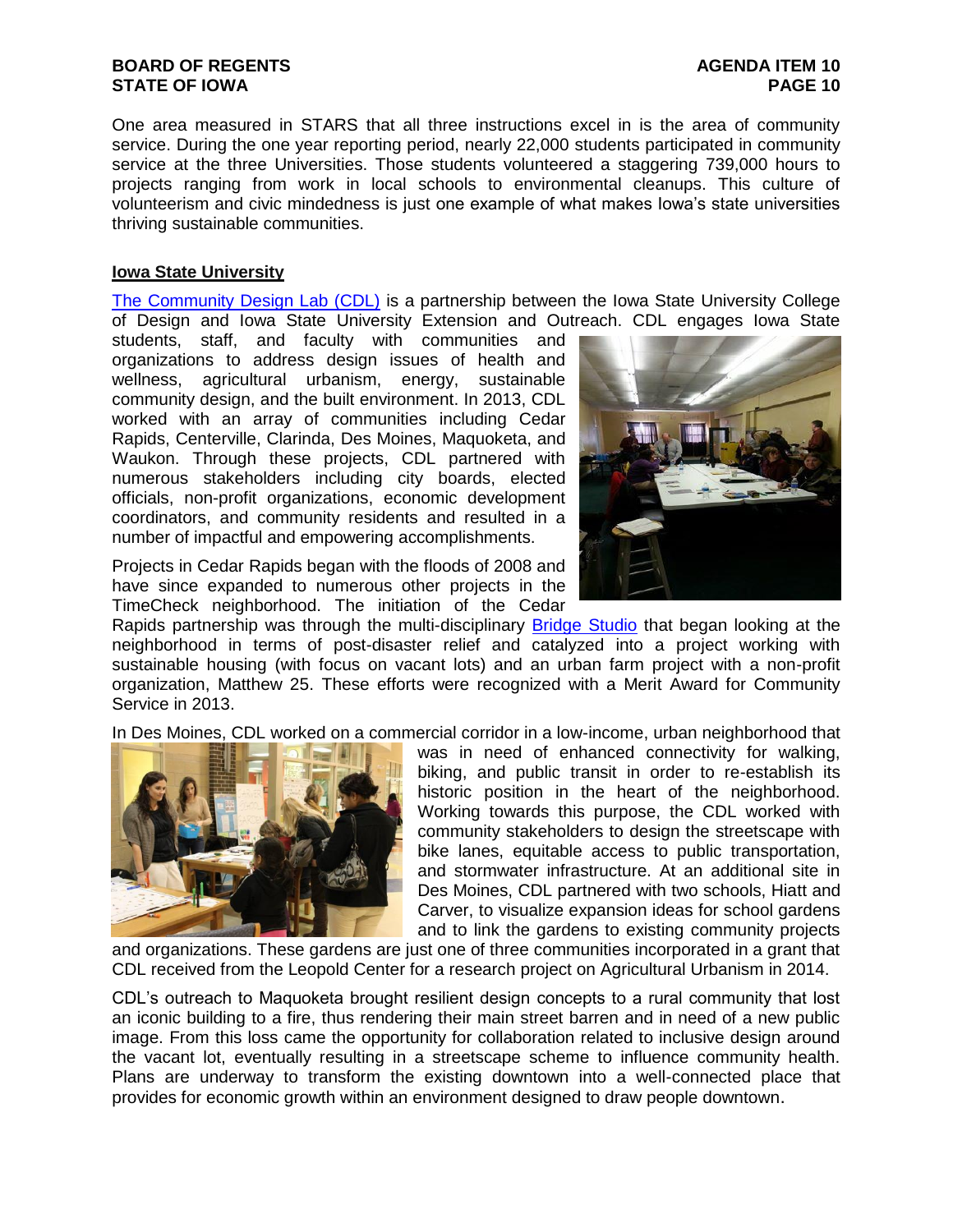

#### **University of Northern Iowa**

*UNI Hardwoods: A mind for business and a heart for the environment –* When Joshua Koppes first came to UNI in 2012, he struggled to balance his love of business with his desire to help the environment. Thus began UNI Hardwoods, a student organization that promotes sustainability through a variety of initiatives. One of those initiatives is the group's annual tree planting project, which replaces trees that were damaged by the 2008 floods or that are infected by the emerald ash borer. Not only is this a great way to help the environment, it also gives UNI Business students a chance to apply their skills and learn about new business opportunities.





This year, 200 volunteers from the campus and surrounding community came together to plant 6,500 trees on Saturday, April 12. The organization more than doubled the amount of trees planted during last year's inaugural event, earning them a "rose" from The Des Moines Register's editorial board. This accomplishment is thanks to a number of students and organizations, including senior construction management major Riley Freilinger

who introduced Koppes to Living Lands

and Waters, the organization that donated trees to the project. These types of personal connections have helped the group grow quickly into a driving force for campus and community sustainability. UNI Hardwoods has a number of other projects and events in the works. The Save a Tree Program helps elementary and high school students get



involved in sustainability initiatives. The Impact Hardwoods Mission addresses clean air and climate change by providing bicycles to children who could not otherwise afford them and encouraging the use of alternative methods of transportation. Additionally, the group plans to host a Make a Difference (MAD) 5K and a "Save the Air, Ride a Bike" bicycle tour next year.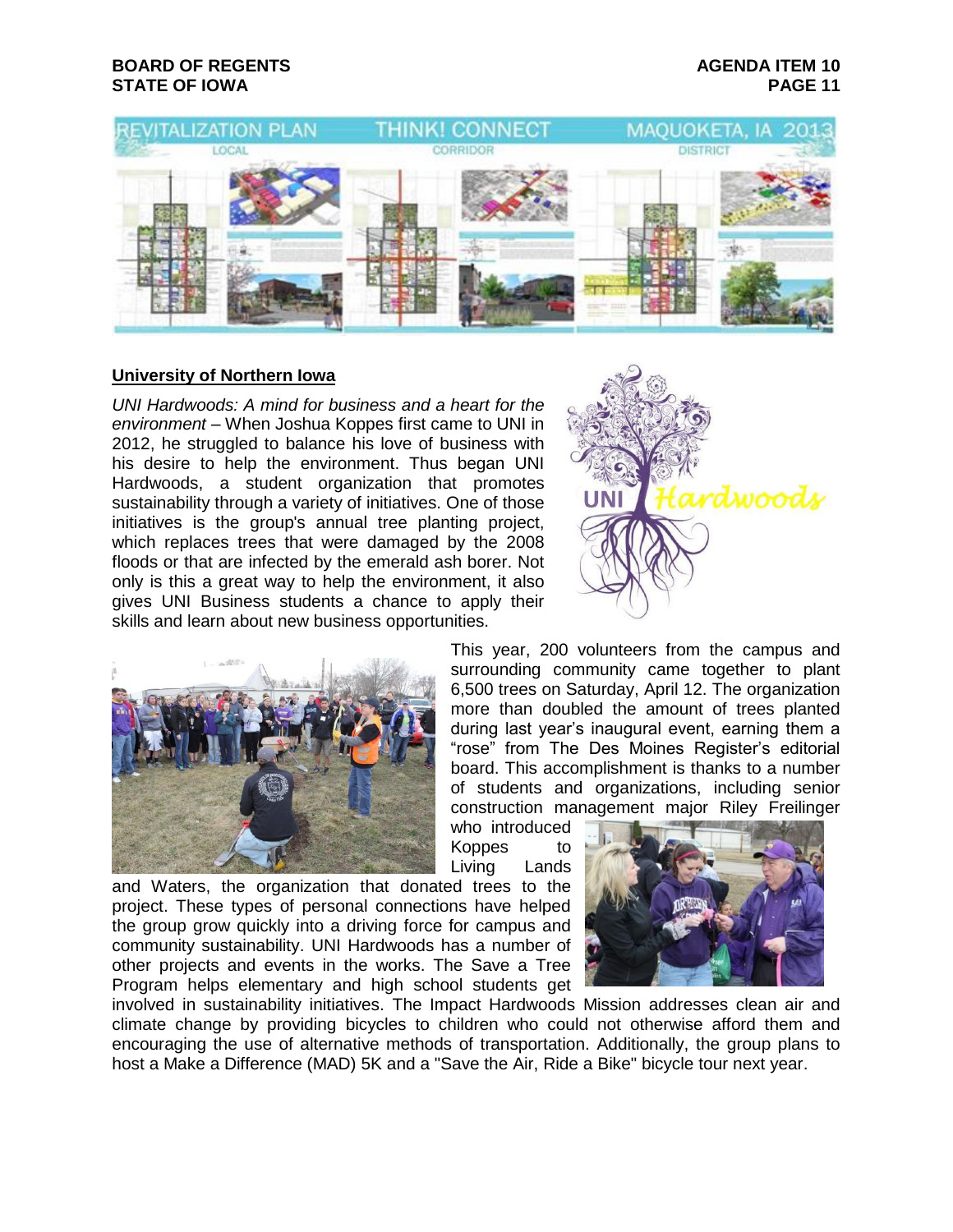## **University of Iowa**

[The Iowa Initiative for Sustainable Communities](http://www.urban.uiowa.edu/iowa-initiative-for-sustainable-communities) (IISC) is a campus-wide effort at the University of Iowa to enhance the capacity of Iowa's communities to address the economic, environmental, and social-cultural issues they face today and build a more sustainable future.

IISC's purpose is to apply the talent and knowledge of the students and faculty of the University of Iowa to develop plans and initiatives that will enable Iowa's small towns and cities to enhance the sustainability of their communities. In 2013 and 2014, the work of University of Iowa IISC students and faculty focused on three communities: Cedar Rapids, Muscatine, and Washington.

#### **Cedar Rapids**

*Self-Supporting Municipal Improvement District (SSMID) planning, creation and implementation* – A SSMID would create the necessary funds to maintain the recent improvements to Main Street and would also allow city staff to move forward with new developments. Students began this process by conducting research on the best practices for creation of a SSMID. From this research, a SSMID plan was developed, including a projected yearly budget, potential uses for the funds generated, and evaluation metrics.



["The IISC program is a great](http://iisc.uiowa.edu/)  economic and environmental tool for communities and businesses to increase their vibrancy in local economic growth."

*—Lt. Governor Kim Reynolds*

Evaluation and development of iGreenCR Program - The iGreenCR program was developed in late 2011 as a coordinated strategy to promote and brand Cedar Rapids' sustainability efforts under one program. The city is now seeking to develop additional tools and programming to promote sustainability in Cedar Rapids. Students conducted research to evaluate community awareness and willingness to embrace sustainability, as well as current levels of awareness about iGreenCR. The students also developed a sustainability plan for each element of the iGreenCR and connected these plans to Cedar Rapids' guiding sustainability principles adopted in January 2012. They also worked with representatives of each element to set goals and metrics to measure success.

*Attracting and retaining a quality workforce in Cedar Rapids* – A significant concern facing Cedar Rapids employers and community leaders is the struggle to both attract and retain a quality workforce. Students sought to understand the reasons for both attracting and retaining new workers by holding focus groups and collecting data. A particular focus of the project is on attracting and retaining young professionals (workers under 40). Students surveyed other cities with strong young professional workforces to propose steps that Cedar Rapids can take to become a more attractive place for young professionals to live.





#### **Muscatine**

*Redevelopment of the Mississippi Riverfront* - The Mississippi River is one of Muscatine's greatest assets, but currently the land along the river is underused. New initiatives seek to improve the aesthetics of the area, but a redevelopment plan is needed to guide strategic growth along the riverfront. Students surveyed best practices of similar communities' riverfront redevelopment efforts and solicited community input to